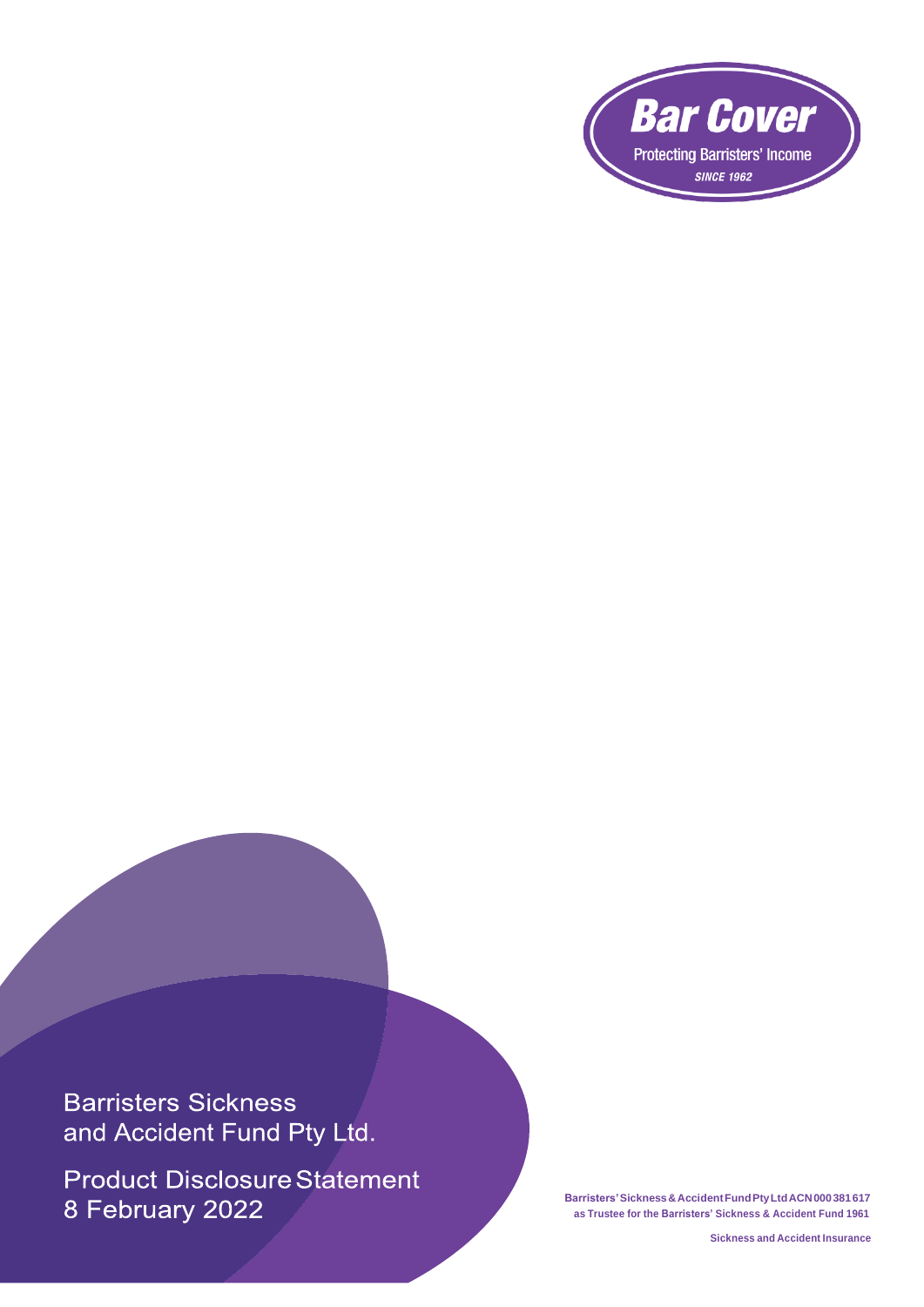

# **Contents**

| 1              | This Product Disclosure Statement         | 3  |
|----------------|-------------------------------------------|----|
| $\overline{2}$ | Product Issuer                            | 3  |
| 2.1            | The Fund                                  | 3  |
| 3              | Persons Who May Apply For This Product    | 3  |
| 4              | <b>Nature of Product</b>                  | 4  |
| 4.1            | General                                   | 4  |
| 4.2            | Membership of Fund                        | 4  |
| 5              | Features of the Insurance                 | 4  |
| 6              | <b>Benefits</b>                           | 5  |
| 6.1            | <b>Qualifying Period</b>                  | 5  |
| 6.2            | Maximum Period of Cover                   | 5  |
| 6.3            | Income Protection Coverage                | 5  |
| 6.4            | Making a Claim Under This Product         | 5  |
| 7              | <b>Costs and Premiums</b>                 | 6  |
| 7.1            | <b>Other Costs</b>                        | 6  |
| 7.2            | Amount Payable (Premiums)                 | 6  |
| 7.3            | Taxation                                  | 6  |
| 8              | <b>Exclusions and Risks</b>               | 6  |
| 8.1            | <b>Exclusions From Cover</b>              | 6  |
| 8.2            | Limitations on Benefits Paid              | 7  |
| 8.3            | <b>Conditions of Cover</b>                | 7  |
| 8.4            | <b>Risks</b>                              | 8  |
| 8.5            | Cancellation                              | 8  |
| 9              | Obtaining the Product                     | 9  |
| 9.1            | Application for Membership or Renewal     | 9  |
| 9.2            | Initial Application for Insurance Product | 9  |
| 9.3            | Application for Renewal                   | 9  |
| 10             | <b>Disclosure</b>                         | 9  |
| 11             | <b>Other Matters</b>                      | 10 |
| 11.1           | Privacy                                   | 10 |
| 11.2           | Cooling Off Period                        | 11 |
| 11.3           | Definitions                               | 11 |
| 12             | <b>Dispute Resolution</b>                 | 11 |
| 12.1           | Our Commitment to Dispute Resolution      | 11 |
| 12.2           | Our Internal Dispute Resolution Procedure | 11 |
| 12.3           | Contact                                   | 11 |
| 12.4           | Our Complaints Handling Procedure         | 12 |
| 12.5           | <b>External Dispute Resolution Scheme</b> | 12 |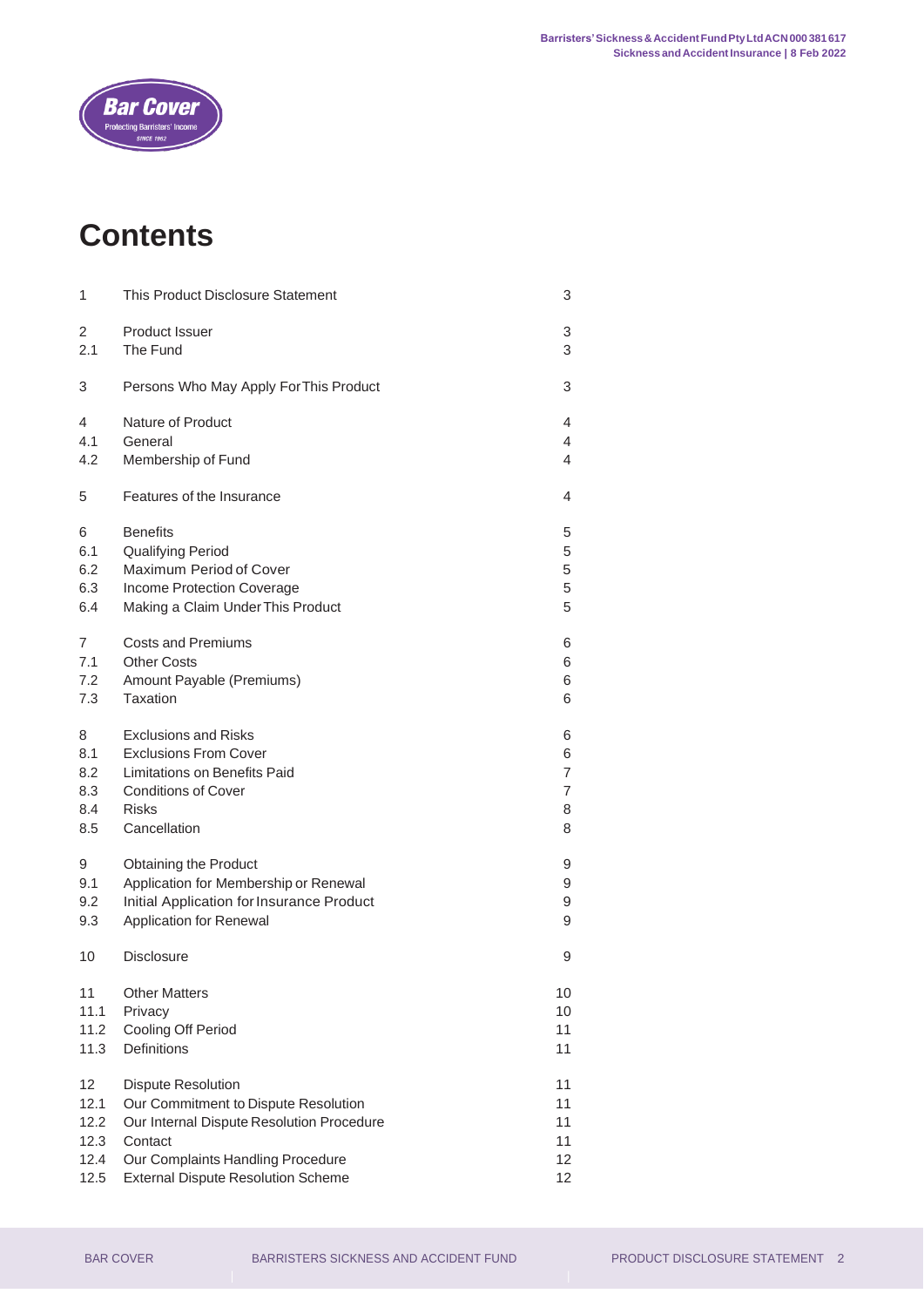## <span id="page-2-0"></span>**1 This Product Disclosure Statement**

This Product Disclosure Statement ("PDS") is an important document. It is intended to provide you with information to help you understand the important features of the Barristers' Sickness and Accident Fund Pty Ltd Sickness and Accident Disability Insurance. It is designed to assist you in deciding whether this product will meet your needs.

The information in this PDS is of a general nature only, and does not take into account any specific objectives or needs you may have or your financial position. You must consider these matters before making any decision in relation to the product described in this PDS. This PDS does not constitute advice nor is it a recommendation or opinion that this product is suitable for your needs.

## <span id="page-2-1"></span>**2 Product Issuer**

The issuer of this insurance product is:

Barristers' Sickness and Accident Fund Pty Ltd ACN 000 381 617 as Trustee of The Barristers' Sickness and Accident Fund, 1961

Suite 18, 12 Tryon Rd, Lindfield NSW 2070 P.O. Box 42 Lindfield NSW 2070

| <b>Website:</b>   | www.barcover.com.au |
|-------------------|---------------------|
| Email:            | office@bsaf.com.au  |
| Fax:              | (02) 9413 8483      |
| <b>Telephone:</b> | (02) 9413 8481      |

Australian Financial Services Licence No: 263713

In this PDS any reference to the "Fund" or "us" or "we" or "ours" or "Bar Cover" is a reference to Barristers' Sickness and Accident Fund constituted as a trust with Barristers Sickness and Accident Fund Pty Limited ACN 000 381 617 as trustee. A reference to the "Trustee" is a reference to Barristers' Sickness and Accident Fund Pty Limited ACN 000 381 617 in its role as trustee, administering the Fund.

## **2.1 The Fund**

<span id="page-2-2"></span>The Fund was established in 1962 as a mutual fund under The Barristers' Sickness and Accident Fund, 1961 Trust Deed ("Trust Deed"). The purpose of the Fund is to provide sickness and accident disability insurance to members of the New South Wales Bar Association ("Association") who are accepted as members of the Fund. Holders of the insurance must be members of the Fund and vice versa.

A copy of the Trust Deed will be provided to prospective members upon request.

## <span id="page-2-3"></span>**3 Persons Who May Apply for This Product**

Only practising barristers who are Ordinary Class A members or Ordinary Class B members (see section 11.3 below) of the New South Wales Bar Association are eligible to apply to obtain this product.

In accordance with the provisions of the Trust Deed, the Trustee has the absolute discretion to refuse membership or renewal of membership of the Fund to a qualified person or refuse to do so except on terms and conditions which it considers appropriate.

The Trustee may also, at its discretion, require any applicant to be examined by a Medical Practitioner before making a decision upon any application or renewal.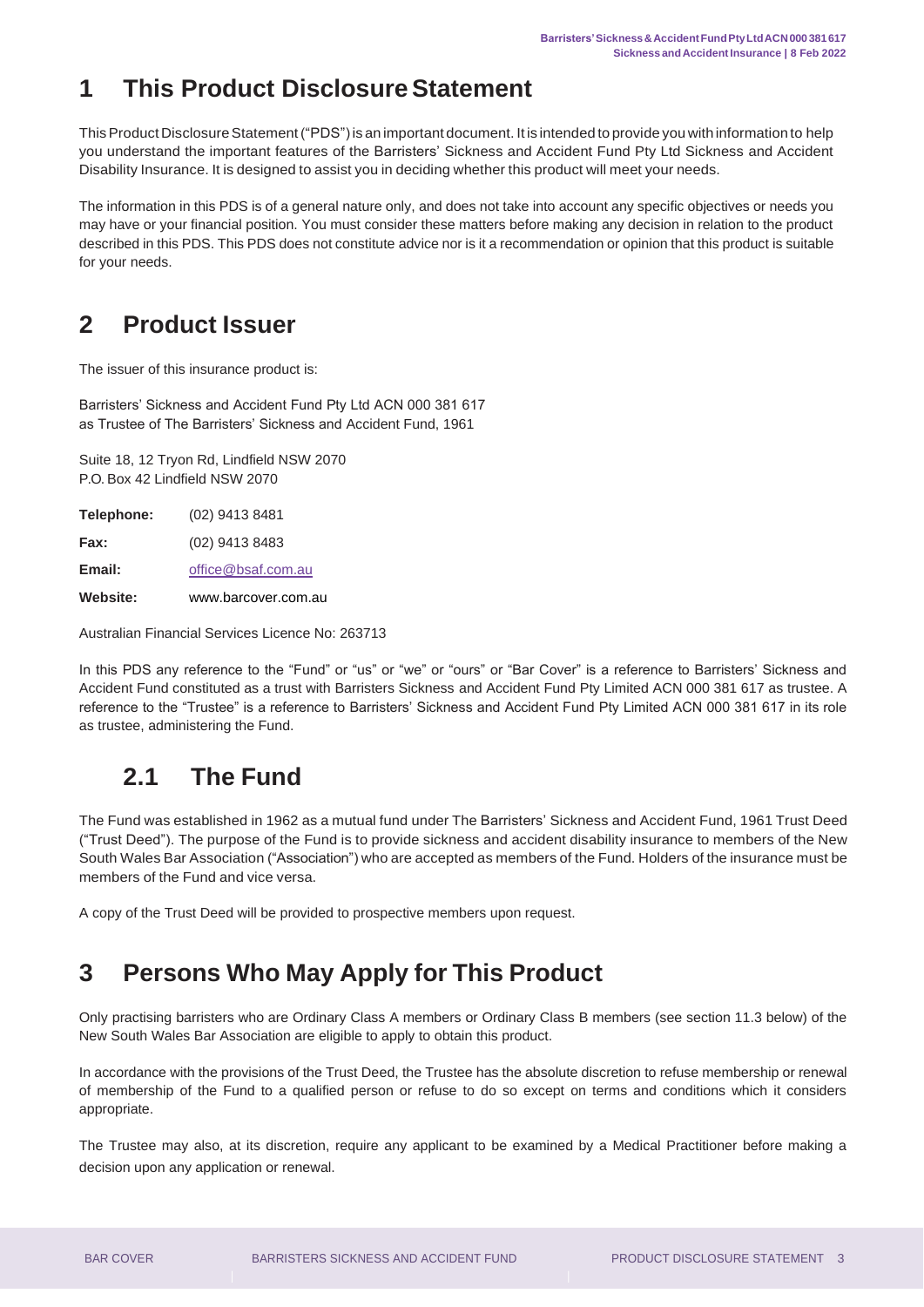## <span id="page-3-1"></span><span id="page-3-0"></span>**4 Nature of product**

#### **4.1 General**

This insurance product provides income protection insurance. Insured members of the New South Wales Bar Association may recover in respect of loss of income resulting from sickness or accident that prevents them, or an accident that materially limits them, from engaging in, or attending to, the profession of barrister. The product essentially provides annual insurance cover subject to renewal as at 30 April each year. Renewal is not guaranteed.

<span id="page-3-2"></span>The terms of the insurance offered on renewal may not be the same as the terms in the preceding year (see section 9 below).

# **4.2 Membership of Fund**

This insurance product is provided through membership of the Fund. Acceptance by the Trustee of an application for membership of the Fund, or of an application for renewal of membership, creates a contract of insurance between the member and the Trustee. The terms of that contract are set out in this PDS.

The Trustee is authorised by the Australian Prudential Regulation Authority to carry on an insurance business for the purpose of providing sickness and accident benefits to Fund Members.

#### Features of the insurance provided by this product are set out in the table below **Item The Event The Compensation** A An accident occurring while you are a member of the Fund causing total disablement from engaging in or attending to the profession of barrister for an initial continuous period of not less than seven (7) days. During the period of such disablement, including the first seven (7) days, a daily benefit equals to one-seventh (1/7) of the full weekly benefit applicable for the period of insurance during which the event occurs. B An accident occurring while you are a member of the Fund causing partial disablement rendering you unable in a material degree to attend to or engage in the profession of barrister for an initial continuous period of not less than seven (7) days. During the period of such disablement, including the first seven (7) days, a daily benefit of 25% of one-seventh (1/7) of the full weekly benefit applicable for the period of insurance during which the event occurs. C An illness causing total disablement from engaging in or attending to the profession of barrister, while you are a member of the Fund, for an initial continuous period of not less than seven (7) days from the date of commencement of medical attention, being disablement caused solely and directly by any illness, independently of any other cause. The Trustee may in its discretion decide that the commencement of the period of disablement in respect of which compensation is to be payable need not be from the date of commencement of medical attention. During the period of such disablement, including the first seven (7), days a daily benefit equal to oneseventh (1/7) of the full weekly benefit applicable for the period of insurance during which the illness commences.

## <span id="page-3-3"></span>**5 Features of the insurance**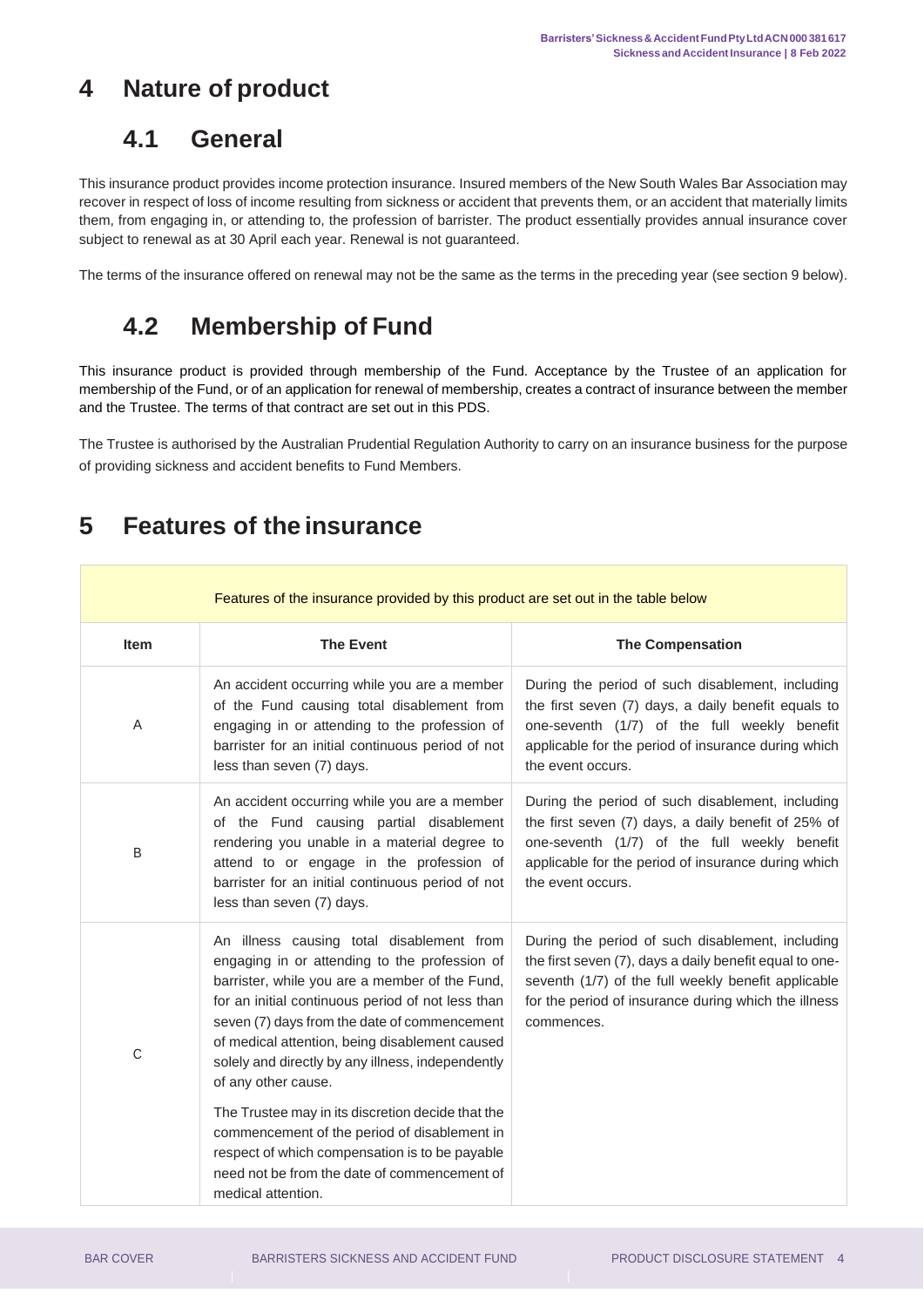## <span id="page-4-1"></span><span id="page-4-0"></span>**6 Benefits**

## **6.1 Qualifying Period**

Cover under the insurance in respect of a disabling illness is not available for an illness which is first diagnosed, or for a period of disablement which commences, during the first 28 calendar days of unbroken membership of the Fund. For other disabling illnesses, the minimum period of disablement due to illness before a claim can be made is 7 days.

In respect of an accident, coverage begins from the date of acceptance as a member of the Fund and the minimum period of disablement before a claim can be made is 7 days.

Provided the 7 day minimum period of disablement for illness or accident has elapsed, a claim can be made, and any benefits payable will include the full weekly benefit for that 7-day minimum period of disablement.

# **6.2 Maximum Period of Cover**

<span id="page-4-2"></span>The maximum period of cover is for a total of 52 weeks in respect of any one illness or accident, including where the illness causes total disablement in more than one insurance year, or the accident causes total disablement and partial disablement in more than one insurance year. In a case where you return to work and are later unable to attend to your practice because of disablement caused by the original illness or injury, a maximum of 52 weeks' total benefit will be paid for disablement caused by that illness or accident, even though the disablement may extend into or recur during a later insurance year.

## **6.3 Income Protection Coverage**

<span id="page-4-3"></span>You may choose the level of cover you require, subject to your income level and the minimum and maximum levels of benefit current at the time of your application or renewal.

At the date of this PDS the minimum benefit payable is \$100 per week. You may select a weekly benefit up to \$10,000 (in multiples of \$100). The maximum weekly compensation payable to a member, however, is the lower of the weekly benefit agreed in writing between the member and the Fund or the members' Pre- disability Income.

## **6.4 Making a Claim Under This Product**

<span id="page-4-4"></span>In order to make a claim under this insurance product in respect of a covered event (being an event detailed in the table set out under section 5 above) you must:

- Obtain and follow proper medical advice from a medical practitioner as soon as possible afterthe happening of any of the covered events;
- Give written notice to us (in the form of our claim form and medical certificate form) setting out full details of the relevant event within 21 days of the relevant accident occurring or illness being contracted; and
- Provide such medical certificates and/or other evidence as we require (obtained at your expense).

In respect of a covered event, we may require you to submit to one or more medical examinations conducted by a medical practitioner of our choosing at our expense.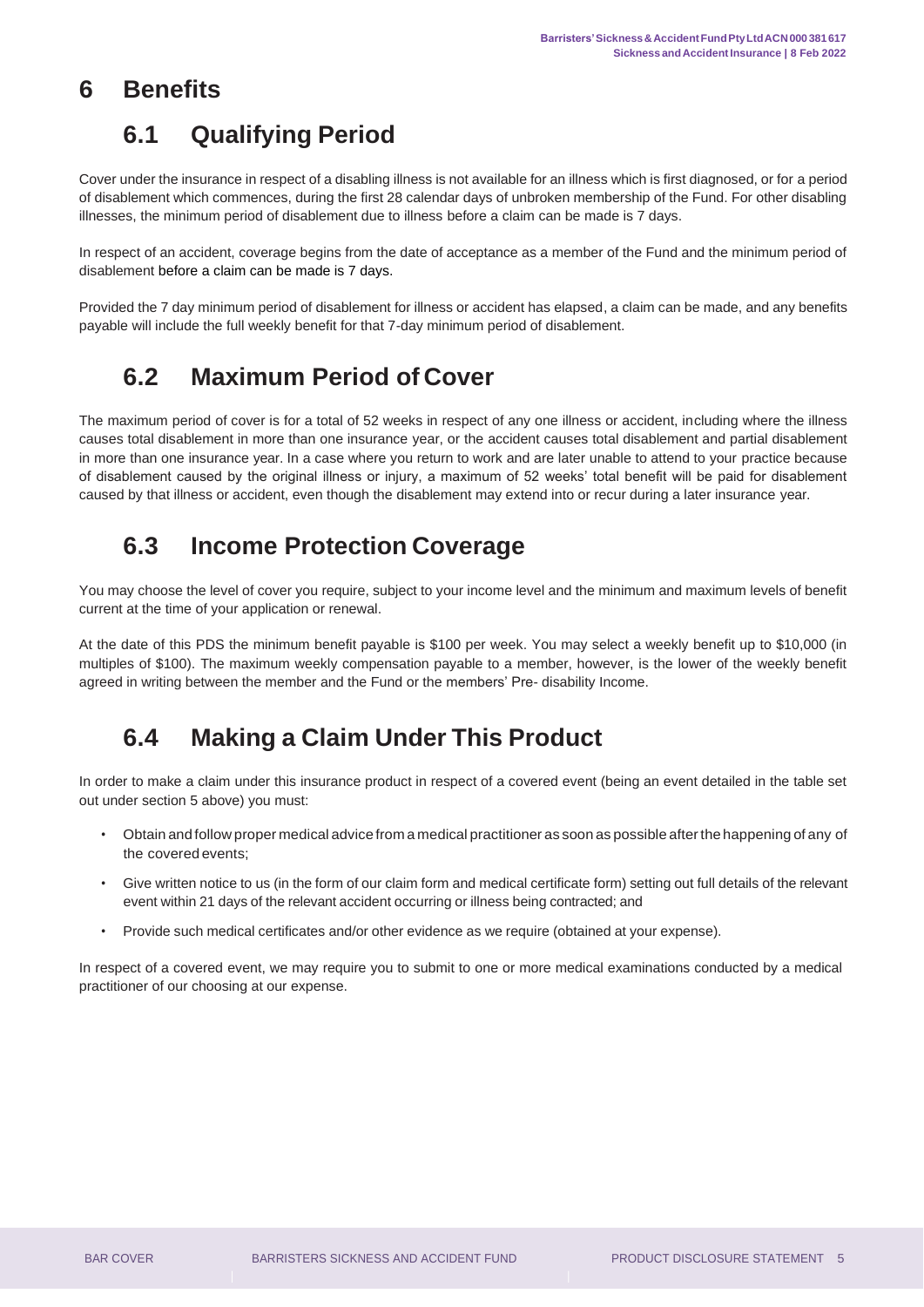## <span id="page-5-1"></span><span id="page-5-0"></span>**7 Costs and Premiums**

#### **7.1 Other Costs**

Both Goods and Services Tax ("GST") and Stamp Duty apply to your premium payments.

Apart from the premium payable in respect of your chosen weekly benefit and the relevant GST and Stamp Duty payable in respect of that premium, there are no other fees or charges associated with this product.

However, we may require you to provide certificates and evidence relating to any claim made by you. In these circumstances any certificates and evidence we require shall be furnished at your expense.

## **7.2 Amount Payable (Premiums)**

<span id="page-5-2"></span>The amount payable by you depends upon the weekly benefit you select (in multiples of \$100). Annual premiums are a percentage of the weekly benefit chosen. The applicable percentage depends on your age, and the start date of your current unbroken membership of the Fund. The current schedules of annual premiums payable may be obtained by contacting BSAF at the address shown in section 2 above. The Trustee may waive the premium payable by a Reader upon initially becoming a member of the Fund and when renewing for the first time.

Our insurance year runs from 1 May to 30 April. All insurance coverage held by members ends on 30 April each year. Where the period of your insurance under this product is less than 52 weeks, we will adjust the premium pro-rata.

#### **7.3 Taxation**

<span id="page-5-3"></span>Premiums are tax deductible under Australian income tax laws though any benefits you receive from this insurance policy must be disclosed as income.

This information is based upon present laws and is general information only. You should seek taxation advice from a qualified professional advisor in relation to your specific circumstances.

The GST and Stamp Duty amounts payable are based on current legislation and rates. Should there be any change in the amount of GST or Stamp Duty payable we reserve the right to pass this cost on to you.

#### <span id="page-5-5"></span><span id="page-5-4"></span>**8 Exclusions and Risks**

#### **8.1 Exclusions from cover**

We will not pay you any benefit in relation to the following:

- (1) Any disablement which is attributable to:
	- (a) Intentional self-injury (or suicide) or any attempt in respect of the same; or
	- (b) Normal Pregnancy or Childbirth.
- (2) Any accident occurring or illness contracted whilst you are engaged in any sporting activity in a professional capacity.
- (3) Any consequence of war, civil war, invasion, act of foreign enemy, hostilities or war-like operations (whether war be declared or not), terrorism, mutiny, civil commotion assuming the proportions of or amounting to a popular rising, military rising, insurrection, rebellion, revolution or military or usurped power.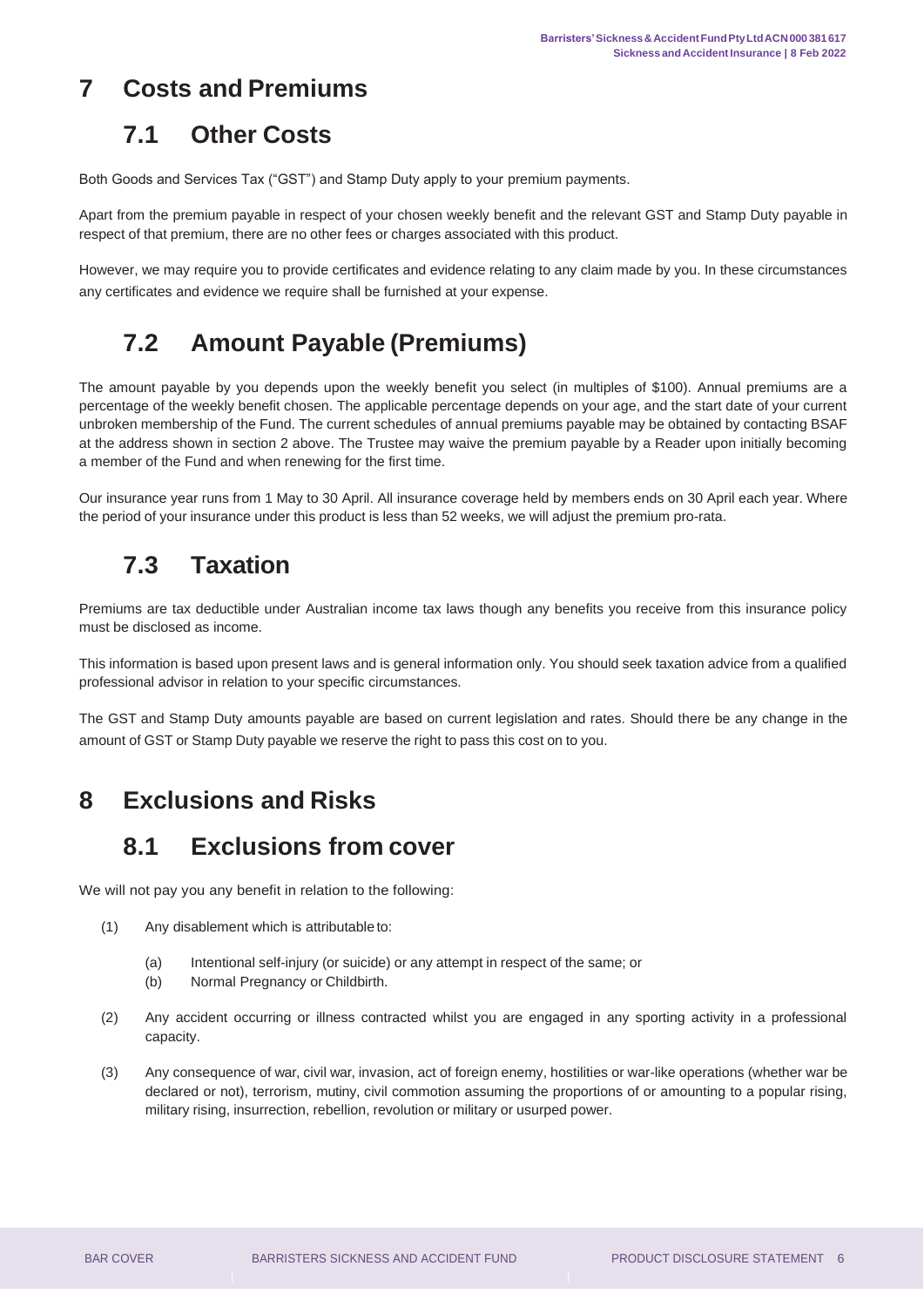- (4) For any one or more accidents sustained and/or one or more illnesses contracted during any one year of membership of the Fund in excess of an aggregate period of disablement of 52 weeks.
- (5) Under more than one of items A, B and C in the table under section 5 above in respect of the same period of time.
- (6) For any period where you were not working as a barrister for any reason other than accident or illness or for any weekdays (and intervening weekends) on which you were not intending to engage in or attend to the profession of barrister.
- (7) In respect of any accident occurring or illness contracted at a time when you were not a practising barrister.
- (8) An illness that was diagnosed, or from which you suffered, or to which you were subject at or before the commencement of your unbroken membership of the Fund, provided that this exclusion will not apply if:
	- (a) you were not aware of the illness, and a reasonable person could not be expected to have been aware of the illness, at the commencement of your unbroken membership of the Fund; or
	- (b) in our absolute discretion, we have agreed in writing that this exclusion will not apply to the illness.
- (9) An illness which is first diagnosed, or a period of disablement which commences, during the first 28 days of unbroken membership of the Fund.

#### **8.2 Limitations on BenefitsPaid**

<span id="page-6-0"></span>(1) The maximum weekly benefit payable to you is the lower of the weekly benefit agreed in writing between you and the Fund or your Pre-disability income.

If you have already been paid an amount under another sickness and accident insurance contract, in respect of a loss of income from your practice as a barrister during a period of disablement, the maximum weekly benefit payable to you under this product, in respect of that period, will be reduced so that the aggregate of the weekly benefit payable to you under this product and the weekly amount already paid to you under the other insurance contract(s) does not exceed your Pre-disability Income.

A benefit is only payable under this product in respect of a period of disability which occurs when the member is alive. This product does not include a death benefit.

- (2) Where the same illness causes total disablement during more than one period or in more than one insurance year, the maximum weekly benefit payable to you in respect of that illness is the maximum weekly benefit that applied to you on the date that medical attention first commenced for the illness.
- (3) Where the same accident causes total or partial disablement during more than one period or in more than one insurance year, the maximum weekly benefit payable to you in respect of that accident is the maximum weekly benefit that applied to you when the accident first occurred.

#### **8.3 Conditions of Cover**

<span id="page-6-1"></span>You must give immediate written notice to the Trustee of any change in your profession or occupation. Before each renewal of this product, you must give written notice to the Trustee of any disease or physical defect or infirmity which you are aware affects you.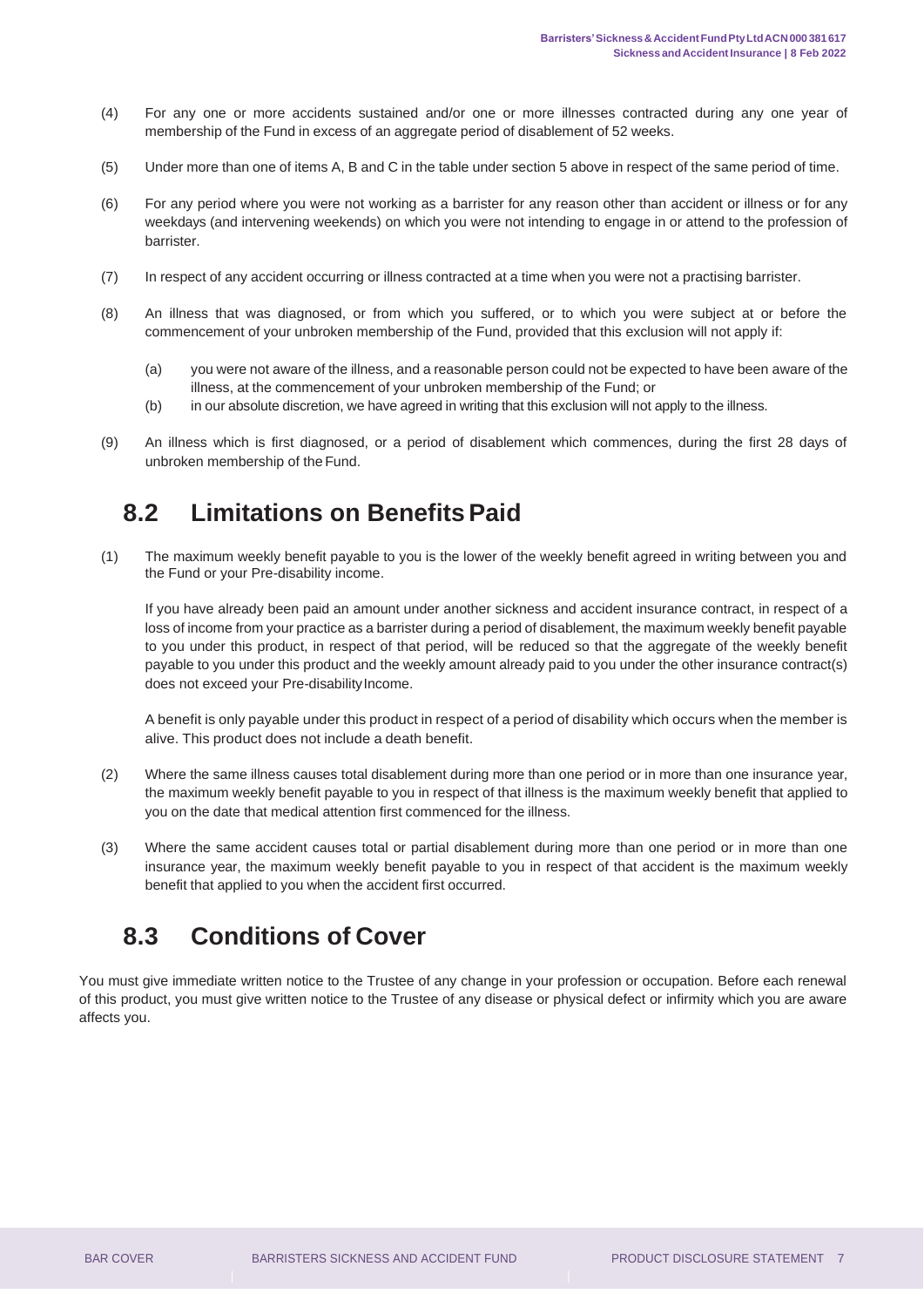As soon as possible after the happening of any of the covered events, you must procure and follow proper medical advice from a medical practitioner.

Written notice containing full particulars of any event in respect of which a claim is to be made must be given to the Trustee at its registered office as soon as possible but in any case within 21 days of any relevant accident occurring or illness being contracted.

You must, as often as required by the Trustee, submit to medical examination by a Medical Practitioner on behalf of the Trustee at your own expense.

The Trustee shall be entitled to treat you as the absolute owner of this product and shall not be bound to recognise any equitable or other claim to or interest in this product.

#### **8.4 Risks**

<span id="page-7-0"></span>The significant risks associated with holding this insurance product and which you should consider include:

- Whether this insurance product is sufficient to cover your needs;
- This insurance product provides for a weekly benefit for a maximum of 52 weeks in the prescribed situations only and does not provide for payment of any medical or other expenses or any lump sum payment for loss of limbs or capacity etc;
- This product is not life insurance and does not provide any cover in the event of death. Coverage under this product only applies to the period whilst the member is alive; and
- Annual premiums are subject tochange.

#### **8.5 Cancellation**

<span id="page-7-1"></span>This policy may be terminated at any time at your request.

We may cancel this policy by giving you written notice and in accordance with the law, including where you have:

- (a) Made a misrepresentation to us before this policy was entered into;
- (b) Failed to comply with your duty of disclosure;
- (c) Failed to comply with a provision of this policy, including failure to pay the premium;
- (d) Made a fraudulent claim under this policy or any other policy during the time this policy has been in effect;
- (e) Failed to notify us of a specific act or omission as required by this policy; or
- (f) Failed to tell us about any changes in the circumstances of the risk during the period of insurance coverage.

The cancellation of this policy will be effective seven (7) days after the delivery of the written notice or, if posted, seven (7) days after the time the notice should have been delivered in the ordinary course of the post.

In the event of your death, the policy is cancelled.

After cancellation by us or you or on your death, we will refund to you the proportionate part of any contribution received in respect of the unexpired part of the policy.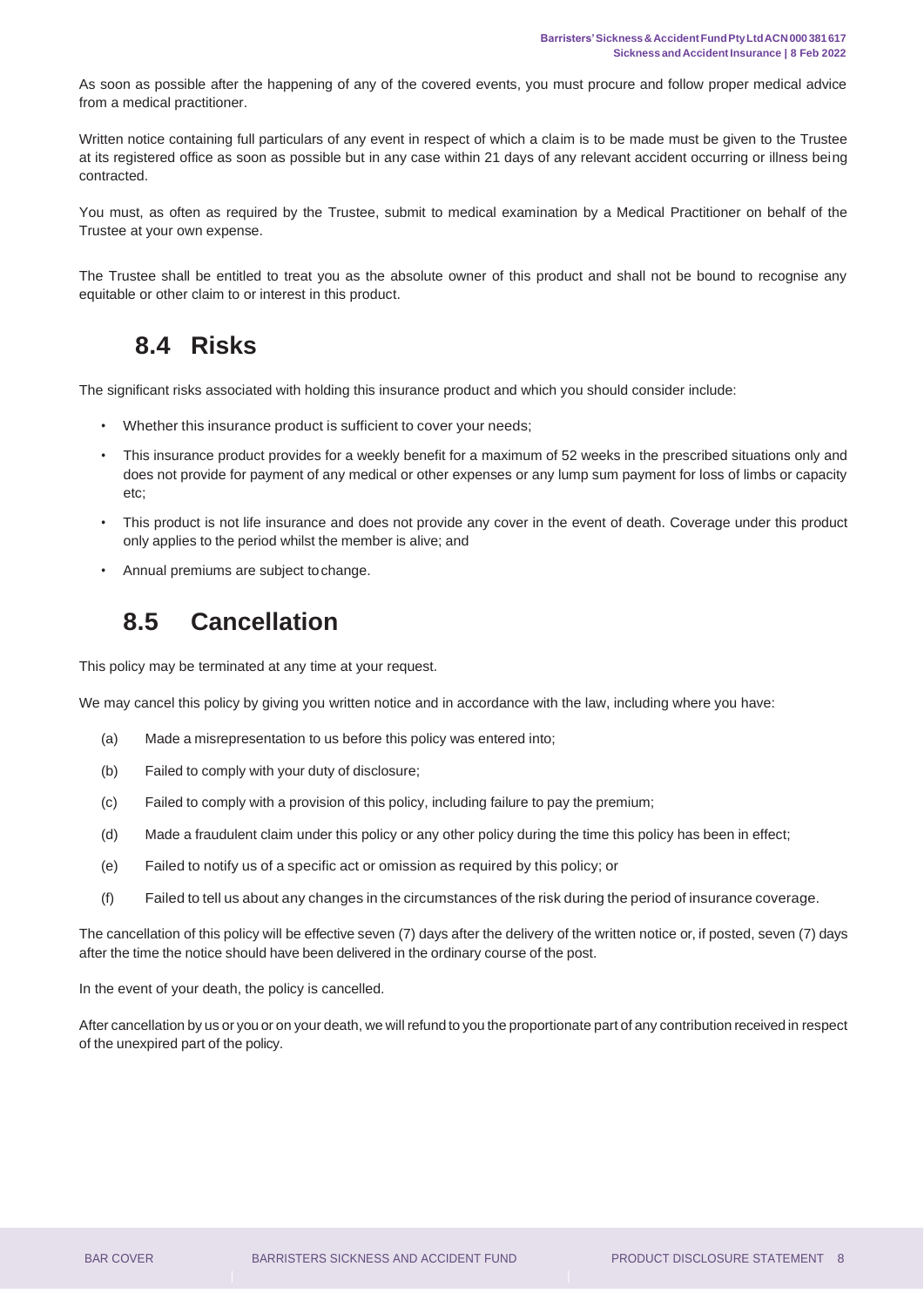#### <span id="page-8-1"></span><span id="page-8-0"></span>**9 Obtaining the Product**

## **9.1 Application for Membership or Renewal**

In order to be eligible for membership of the Fund and coverage under this insurance product you must be a currently practising ordinary Class A member or Ordinary Class B member of the Association.

## **9.2 Initial application for insurance product**

<span id="page-8-2"></span>To apply for this product, you will need to complete a "Proposal for Sickness and Accident Insurance" and return it to us.

Once your proposal for insurance coverage has been accepted, we will send you a written confirmation of acceptance. The written confirmation of acceptance will set out the amount of the premium GST and stamp duty payable by you in relation to the level of insurance coverage you have requested.

Your insurance under this product will commence on the date we specify in our approval, unless you have failed to pay the applicable premium within 14 days from the date on our written confirmation of acceptance.

Our insurance year runs from 1 May to 30 April. When you make an initial application for insurance under this product your coverage will commence on the date of acceptance, subject to the comments above, and expire on 30 April. Where the period of your insurance cover under this product is less than 52 weeks, we will adjust your premium pro-rata accordingly.

## **9.3 Application for Renewal**

<span id="page-8-3"></span>To renew your coverage under this product you will need to complete an "Application for Renewal of Insurance" and return the completed application along with the relevant payment to us by the due date specified in the renewal documentation we send to you.

Subject to your application for renewal being accepted by us, and our receipt of your payment, your coverage under this product will commence from the expiry of your current coverage.

The Trustee has the absolute discretion to refuse to accept your application forrenewal orto refuse to do so except on terms and conditions which it considers appropriate.

If the Trustee is not prepared to accept your application for renewal on any terms, it will give you notice in writing, not later than 28 days before the day on which your coverage expires, informing you of the time and date on which your coverage will expire and that the Trustee is not prepared to accept your application for renewal.

# <span id="page-8-4"></span>**10 Disclosure**

Before you enter into this policy with us, you have a duty under the Insurance Contracts Act, 1984 (Cth), to disclose to us every matter that you know, or a reasonable person in the circumstances could be expected to know, is relevant to our decision whether to accept the risk of the insurance and, if so, on what terms.

The Act imposes a different duty the first time you enter into this policy with us, to that which applies when you renew, vary, extend or replace it.

#### **Your duty of disclosure when you enter into this policy with us for the first time**

We will ask you various questions when you first apply, that are relevant to our decision whether to accept the risk of insurance and, if so, on what terms. When you answer those questions, you must: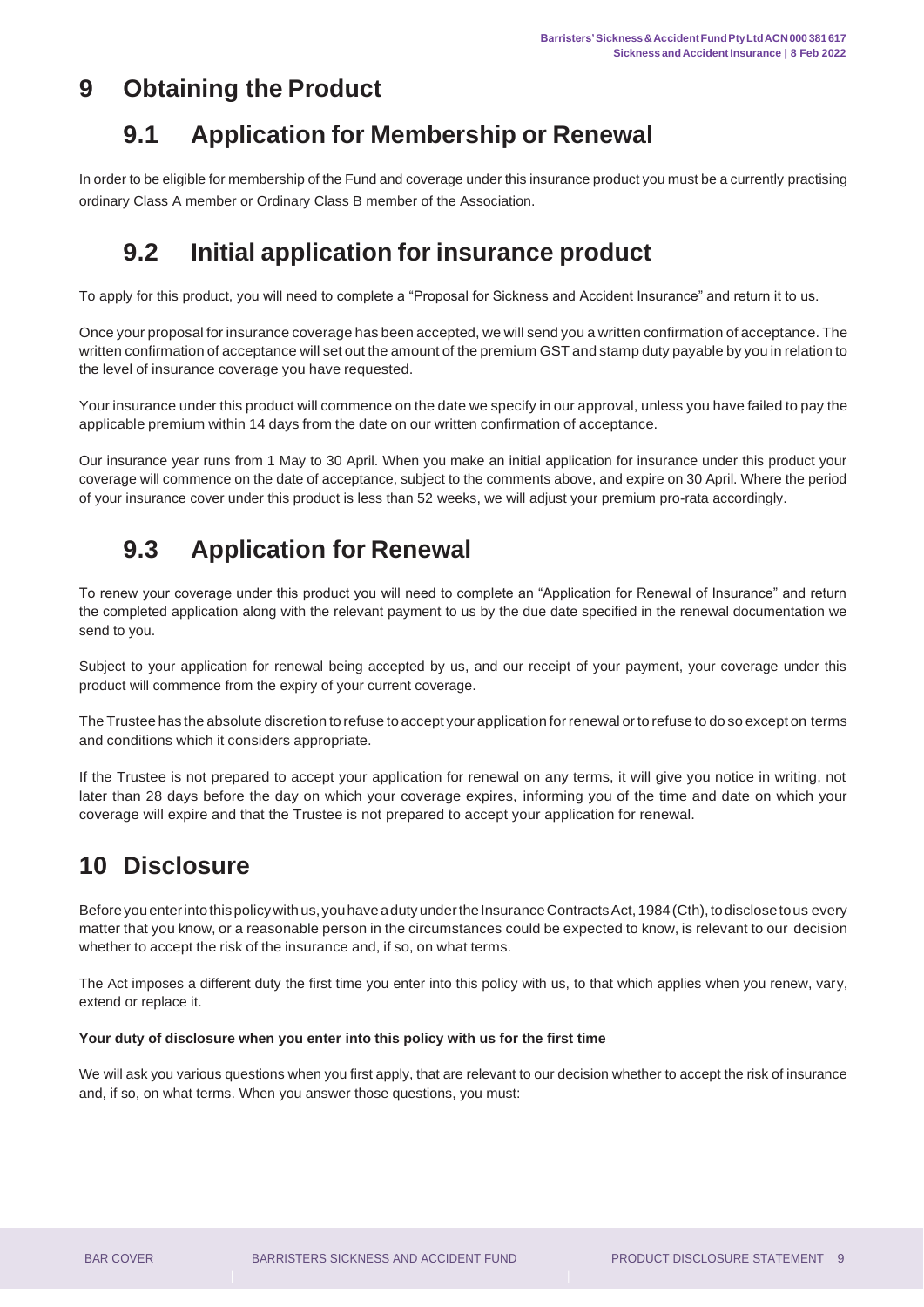- Give us honest and completeanswers;
- Tell us everything you know;and
- Tell us everything that a reasonable person in the circumstances could be expected to have disclosed in answer to each of those questions.

#### **Your duty of disclosure when you apply to renew, vary, extend, reinstate or replace this policy**

When you apply to renew, extend, vary or reinstate this policy, we will ask you various questions that are relevant to our decision whether to accept the risk of insurance and, if so, on what terms. When you answer those questions, you must:

- Give us honest and completeanswers;
- Tell us everything you know;and
- Tell us everything that a reasonable person in the circumstances could be expected to have disclosed in answer to each of those questions.

#### **What you do not need to tell us**

Your duty however does not require disclosure of a matter:

- That diminishes the risk to be undertaken by us;
- That is of common knowledge;
- That we know or, in the ordinary course of business, ought to know; or
- As to which, compliance with your duty of disclosure is waived by us.

#### **NON-DISCLOSURE WARNING**

**Ifyoufailtocomplywithyourdutyofdisclosure,wemaybe entitledtoreduceour liabilityundertheinsurancecontractinrespectofaclaimormaycancelthecontract.**

**Ifyournon-disclosureisfraudulent,wemayalsohavetheoptionofavoidingthe contract from itsbeginning.**

#### <span id="page-9-1"></span><span id="page-9-0"></span>**11 Other Matters**

#### **11.1 Privacy**

Under the Privacy Act 1988 we are obliged to maintain the privacy and confidentiality of personal information we collect, subject to certain exemptions.

When we collect, record, use and/or disclose personal information about individuals we will only do so in line with the Australian Privacy Principles which apply under the Privacy Act 1988.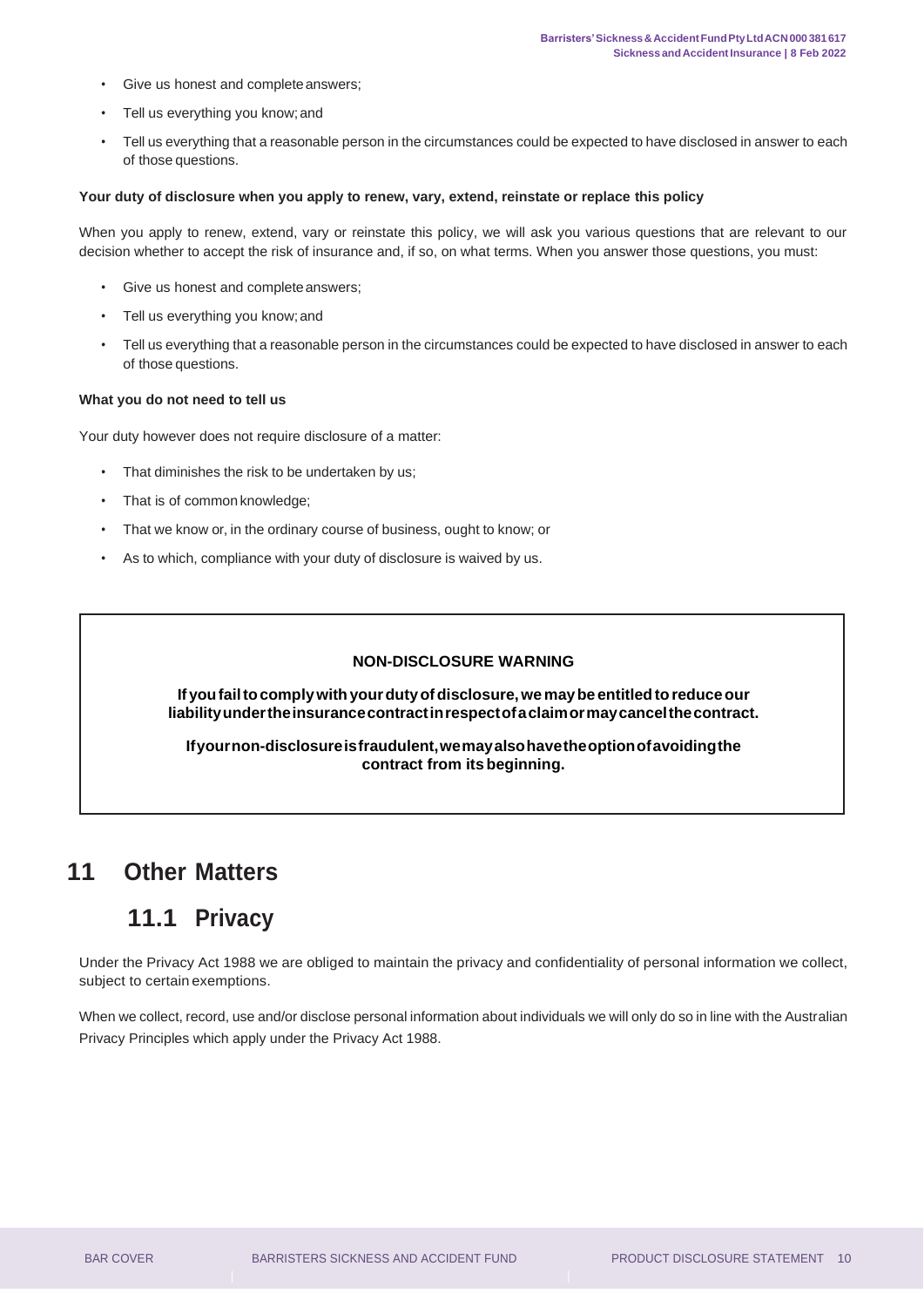## **11.2 Cooling Off Period**

<span id="page-10-0"></span>Provided you have not made a claim under this product, you are entitled to cancel your insurance cover during the cooling- off period and have any premium you have paid refunded to you. The cooling-off period is 14 days and commences on the earlier of:

- (a) The date you received the written confirmation referred to above in section 6.1, which is confirmation of your acceptance as a member of the fund and your coverage under this insurance product; or
- (b) The date 5 days after the day on which your coverage under this insurance product commences.

## **11.3 Definitions**

<span id="page-10-1"></span>In this Product Disclosure Statement, the following words and expressions will have the respective meanings attributed to them as follows:

**Medical Practitioner:** A person acceptable to the Trustee, who is registered and practising as a medical practitioner in Australia. The Trustee may accept a similarly qualified person who is registered and practising as a medical practitioner in another country.

**Member:** A person who is for the time being a practicing barrister and an ordinary member Class A or Class B of the New South Wales Bar Association and who submits a proposal, or annual renewal application which is approved by the Directors of the Fund, and subsequently pays the required contribution.

**Normal Pregnancy or Childbirth:** Normal uncomplicated pregnancy or childbirth, including multiple pregnancy, caesarean birth, threatened miscarriage, participation in in-vitro fertilisation or other medically assisted fertilisation techniques and normal discomforts of pregnancy, such as morning sickness, backache, varicose veins, ankle swelling and bladder problems.

**Pre-disability Income:** The average gross weekly income you earned from the practice of the profession of barrister in the 12 months immediately before becoming disabled. If you have worked as a barrister for less than 12 months before becoming disabled, it means the average gross weekly income from the practice of the profession of barrister over the period you have worked immediately before becoming disabled.

## <span id="page-10-3"></span><span id="page-10-2"></span>**12 Dispute Resolution**

## **12.1 Our Commitment to Dispute Resolution**

<span id="page-10-4"></span>We are committed to providing fair and efficient services to our members. In the event that you are dissatisfied with our product or service we are committed to fairly considering your concerns and responding in a prompt and comprehensive form.

# **12.2 Our Internal Dispute Resolution Procedure**

#### **12.3 Contact**

<span id="page-10-5"></span>Our Secretary is responsible for receiving and dealing with any complaints you may have. If you have a complaint, please contact:

| <b>Attention:</b>      | Mr Steve Kerbel, Secretary                                                                      |
|------------------------|-------------------------------------------------------------------------------------------------|
| Address:               | Barristers' Sickness and Accident Fund Pty Ltd<br>Suite 18, 12 Tryon Road<br>Lindfield NSW 2070 |
| <b>Postal address:</b> | PO Box 42 Lindfield NSW 2070                                                                    |
| Telephone:             | (02) 9413 8481                                                                                  |
| Email:                 | office@bsaf.com.au                                                                              |